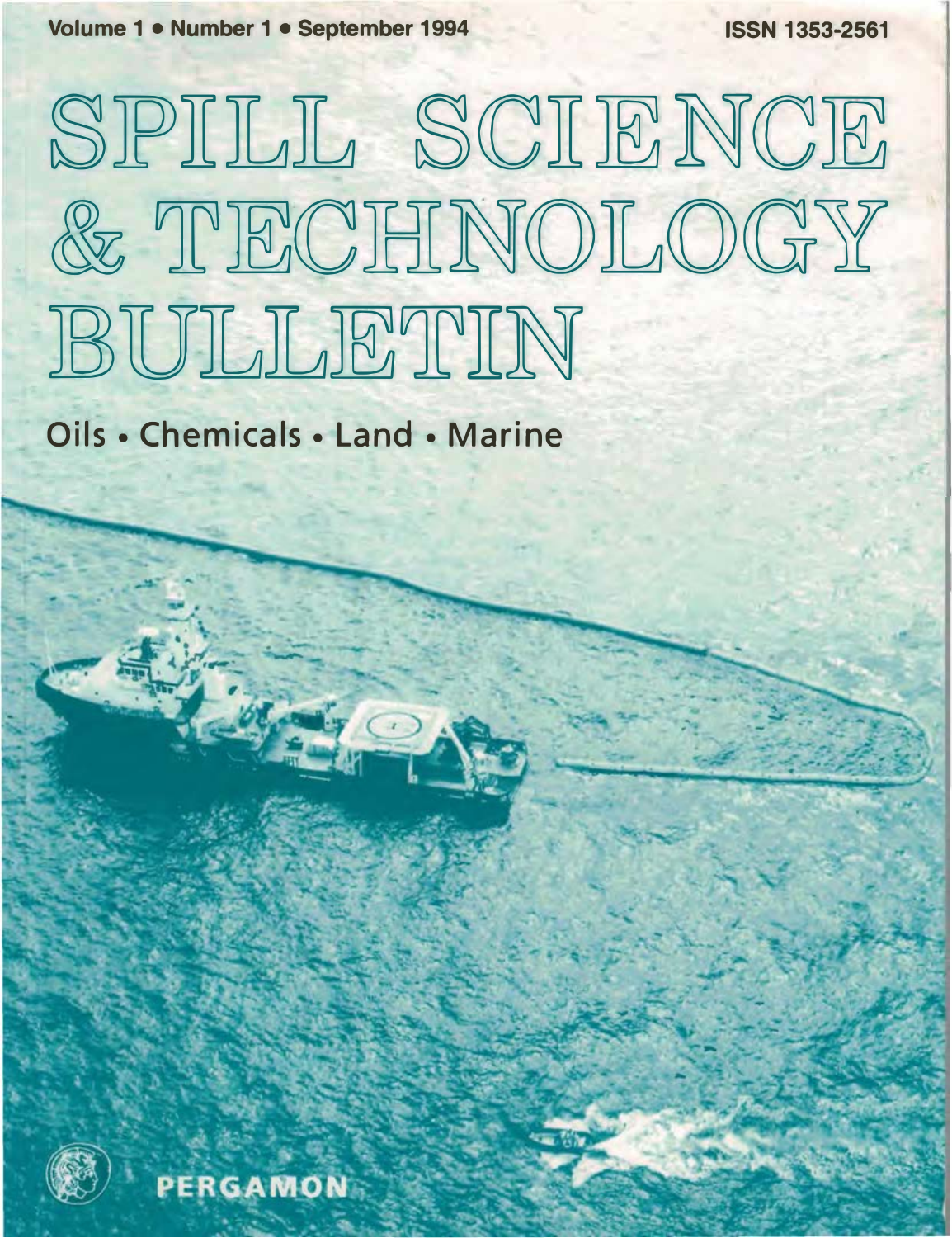

## TIEGHNIGAL NOTE

## **Air Cushioned Vehicles: Efficient Alternative Transportation For Spill Response**

MAC W. McCARTHY\* and JOHN McGRATHt

*\*OHM Corporation, 2937 13th Ave SW, Seattle, WA 98134, U.S.A. (Tel: 206 779 9564; Fax: 206 779 9856) tCanadian Coast Guard Hovercraft Unit, APO Box 23838, Richmond, B.C. V7 B I X9,*

*Canada*

**During the first 72 h of a spill, the focus is on stabilization of the casualty and on open water recovery. As the oil moves into shallow water, technology often gives way to labor and the ensuing battle is won or lost on an efficient means of transporting a vast network of responders and their equipment. From an operations perspective, transportation alternatives can be evaluated, most simplistically, by two standards: speed and cargo capacity. How fast can resources be delivered to the site? What is the payload of the vehicle delivering the resources? As the life of the incident grows and more resources are committed to the project, the issues of delivery speed and delivery volume become more critical. The traditional means of transporting a response organization by land, air, or water always seem to leave a gap in efficiency, particularly when mounting a shoreline clean-up campaign. This paper seeks to build enthusiasm within the response community for viewing the air cushioned vehicle (ACV) as the amphibious alternative in marine spill response transportation. Theory, case histories, and personal experience are used to develop support for planning ACVs into future response roles.** 

*Keywords:* **Air cushioned vehicle, hovercraft, logistics, marine oil spill.** 

#### **Transport Options**

In developed urban areas, transportation to the shoreline may be achieved through the public highways. Under these conditions, air and water routes become less important. In remote and coastal areas, close highway access to the spill may not be possible. The overland option can become restricted by the use of a staging area only in the vague proximity of the clean-up zone requiring transfer of personnel and materials to smaller payload vehicles. Given these restrictions, air and water routes may be preferable.

Historically, the helicopter has been the air delivery system employed in marine spill response. Universally available, the helo is speedy and adaptable to a variety of landing zone situations. Its utility is limited by a small payload and visual flight rules. Personnel safety can also be a consideration, especially when boarding novice contract labor at a busy landing zone.

Water routes to the intertidal zone have typically been serviced by a variety of shallow draft vessels with, perhaps, the landing craft being the most common. Landing crafts are strong performers in the categories of payload capacity and reduced visibility operations. However, they are frustratingly slow as well as not always being available in sufficient numbers to support a sizeable response.

Is there an alternative to the 'big three' delivery systems when the mission statement calls for more speed, carrying capacity, and flexibility than the tradi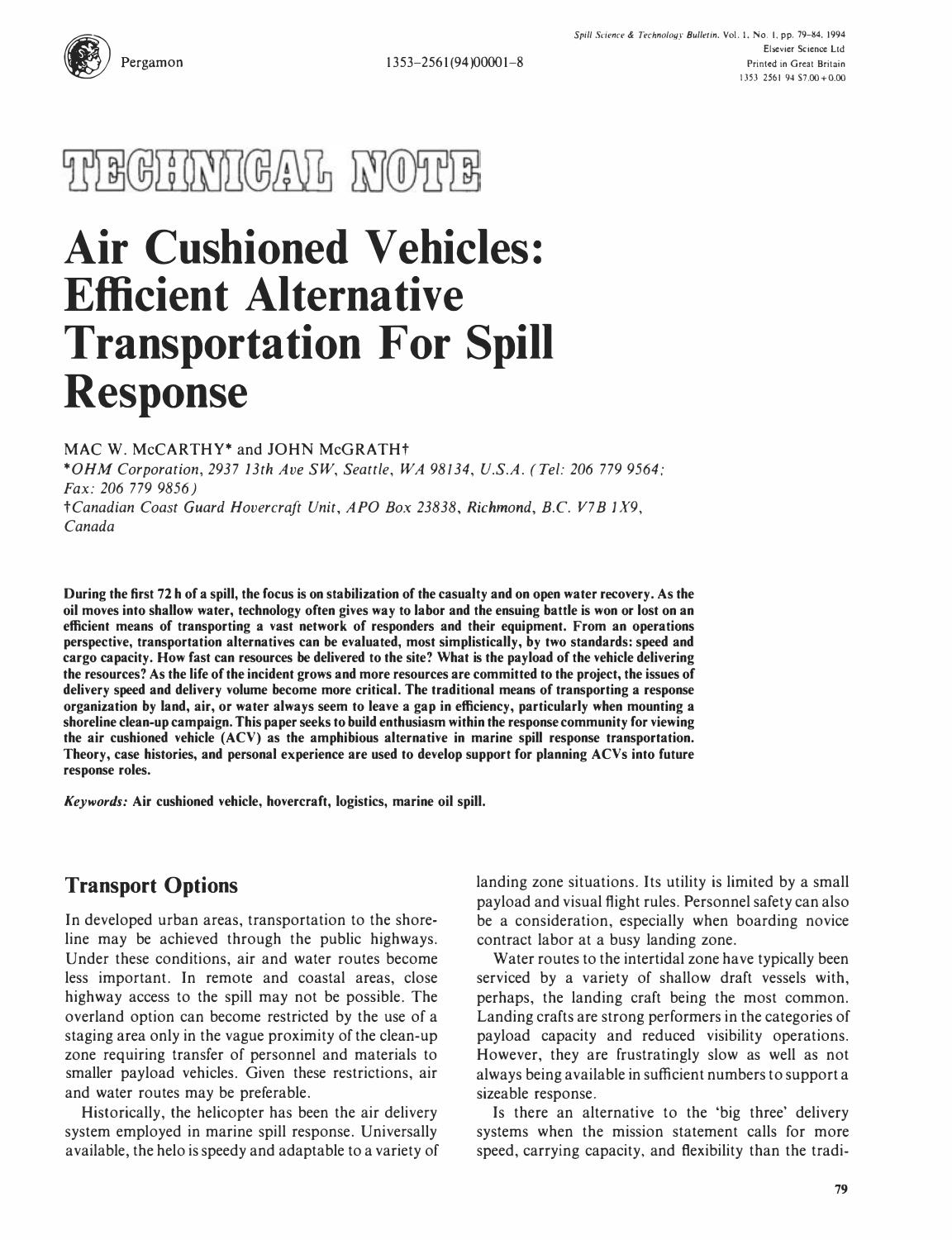tional can provide? Consider the air cushioned vehicle (ACV) or hovercraft as an alternative in marine spill response transportation.

#### **Principles of ACV Operation**

Hovercraft are rigid hulled vehicles utilizing a cushion of air to raise their hard structures above the surface they travel. Flexible rubber-like skirts are employed to enhance the capture of the volume of air generated by the vehicle's lift system. This seal system increases the hover height enabling the craft to traverse a broad spectrum of terrain (such as mud, water, marshland, ice).

Diesel and turbine engines provide the main power source for the lift/propulsion system of the hovercraft. The prime movers can either be dedicated to a single system, such as powering the centrifugal lift fan only, or the engine output can be split through a transmission. Steering is by rudders mounted aft of the propulsion fans. Bow thrusters and varying power to the propellers contribute to the craft's unique manoeuverability. Trim (bow up, bow down) is achieved by rapid transfer of the fuel ballast.

Supported by a low pressure cushion of air, hovercraft are very terrain tolerant. The size of the obstructions the ACV may safely traverse is limited by the height of its skirt. This true amphibious nature allows the hovercraft to make full use of its radar with minimal concern directed toward water depth. The low pressure air cushion is also very friendly to the sensitive intertidal zone. ACVs can deliver tremendous payloads at a footprint of between 127 and 195 kg  $m^{-2}$ , less than the impression made by a person.

#### **Canadian Coast Guard Evaluation of A CV s in Spill Response**

Hovercrafts have been a part of the Canadian Coast Guard fleet since the early part of 1970. They have been assigned multi-mission roles ranging from search and rescue to icebreaking and buoy tending. In 1977, the Canadians began studying the hovercraft as an asset in spill response. Initial experiments employed a Bell Aerospace Canada Textron vehicle, the Voyageur. The Voyageur was a well deck forward hovercraft that had seen service in the Arctic and St. Lawrence River system. Like most hovercrafts, it offered both speed  $(21 \text{ m s}^{-1})$ cruising, 41 m  $s^{-1}$  maximum) and high payload capacity (20.3 t). Experiments were conducted using the Voyageur as a vehicle for dispersant application. Emphasis was placed on investigating the effects of air turbulence generated by the hovercraft on the dispersant behavior (Gill, 1978).

Later, in the summer of 1986, more extensive field trials were conducted with a British Hovercraft Corporation SR.N6 hovercraft in the Strait of Georgia. The SR.N6 vehicle is a substantially different craft from the Voyageur. While the Voyageur was configured as a flat deck work platform, the SR.N6 was modified chiefly for search and rescue. Though the speed of the SR.N6 was comparable to the Voyageur, its payload capacity was only 8618 kg. The objective of the study was to test further the interference the hovercraft created with dispersant behavior (Dickens *et al.,* 1988).

As a dispersant platform, the hovercraft proved quite successful in accessing areas otherwise attainable by aircraft only. Their high-speed and high-payload capabilities make them cost competitive in this role. Large volume displacement of oil by the ACV's lift/propulsion system never became problematic during the experiments. Although field tests with ACVs were encouraging, it was not until 1990 that a hovercraft was to support a significant spill response in Canadian waters.

#### **The AP 1-88.250 Responds to the** *Rio Orinoco* **Incident**

In October 1990, the *Rio Orinoco,* a liquid asphalt tanker, was driven aground in the Gulf of St. Lawrence after mechanical problems shut down her main engine. Though the cargo tanks remained intact, the grounding punctured the ship's fuel tanks. Spilled fuel contaminated 60 km of beaches on Anticosti Island, a remote, sparsely populated wilderness area owned by the provincial government. Only minimal overland access was available to the island's beaches. Strong winds, high energy seas, and shoal waters made this a difficult area to support beach clean-up operations by conventional water craft.

Initial transportation needs were met through the use of helicopters; however, inefficiencies were apparent in delivering almost 100 beach workers in helos capable of only a four-person payload. Time became of the essence as snow and progressively shorter seasonal days threatened to terminate the clean-up operation.

To assist the oil spill and salvage response, the Canadian Coast Guard deployed their British Hovercraft Corporation AP 1-88 Series 250 hovercraft. Diverted from its assigned buoy tending station, the AP 1-88 traveled the 463 km to Anticosti Island in 9 h. At first light following its arrival, the AP 1-88 was transporting crews and equipment to the spill site.

Ideally suited for a spill response mission, the AP 1-88 is a modified British Hovercraft Corporation vehicle. It is 24.5 m in overall length with a 11.0 m beam overall. The bow ramp and well deck design enable it to carry a 10 000 kg payload at an average cruising speed of  $18 \text{ m s}^{-1}$ . A detachable hydraulic deck crane is available to assist cargo operations (Fig. 1 ).

Prior to the mobilization of the AP 1-88, clean-up crew deployment with boats, helicopters, and all-terrain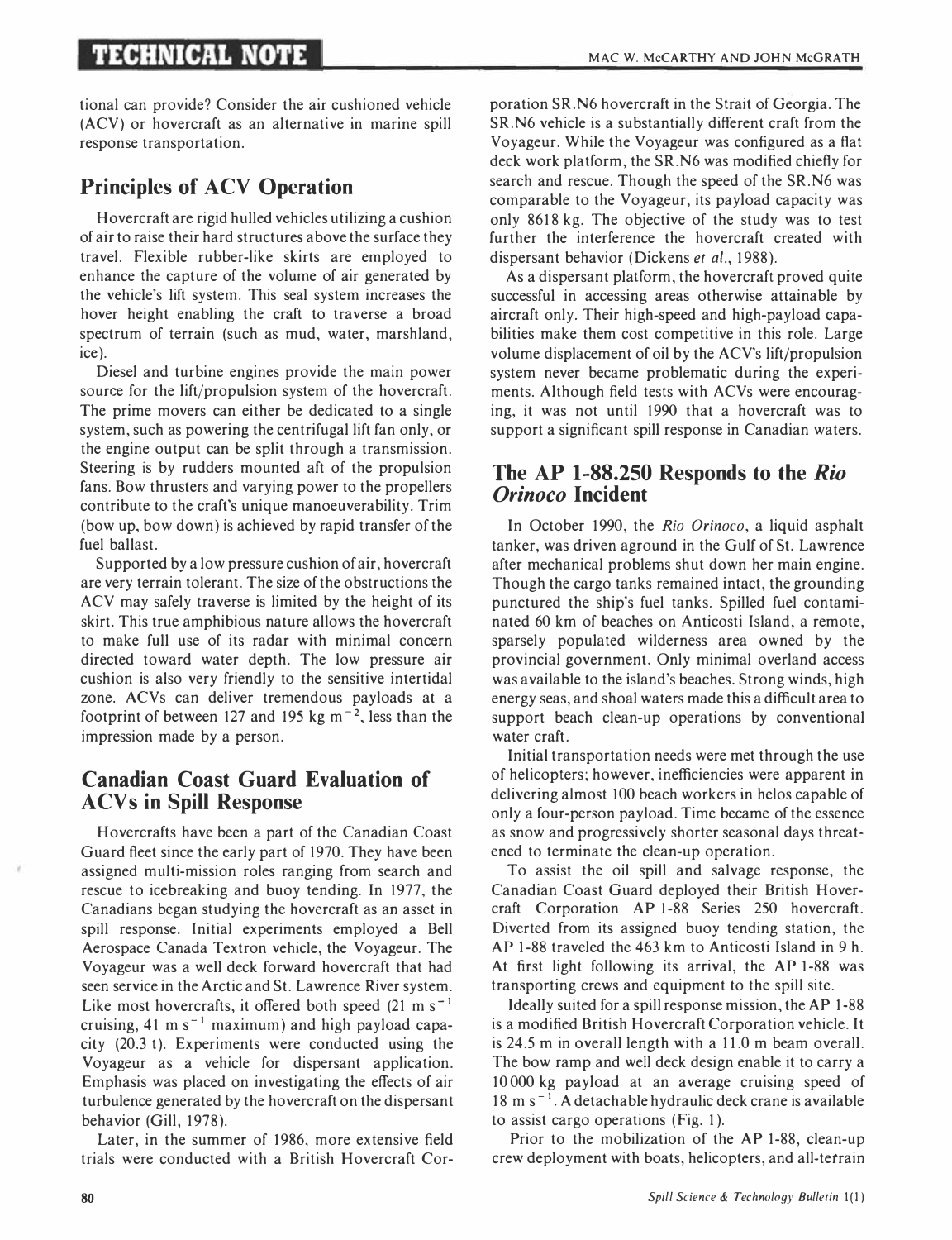

**Fig. 1 The AP 1-88.250 uses its deck crane to handle cargo during the** *Rio Orinoco* **incident.** 

**vehicles had taken up to 4 h. Replacing these conventional methods of logistical support with the hovercraft enabled the Canadian Coast Guard to transport, in a single trip, 87 beach responders. Transit time, iqcluding stops at four different work sites, was under 1 h. On days when sea conditions were extremely rough, the hovercraft utilized its full amphibious capabilities by setting course across the tidal flats to avoid breaking surf (Fig. 2).** 

**In addition to transporting beach personnel, the AP 1-88 deployed containment boom, removed 333 028 kg of contaminated beach soils, and ferried personnel and salvage equipment to the stranded ship. These tasks were accomplished regardless of the visibility conditions.** 

#### **The SR.N-6 and the** *Tenyo Maru*  **Incident**

**Off the Pacific Coast of Washington State (U.S.A.), on 22 July 1991, a 111 m Japanese fish factory ship, the**  *Tenyo Maru,* **was struck amidships by a deep draft grain carrier. Within 10 min the** *Tenyo Maru* **sank in international waters. Fuel from the sunken vessel began escaping immediately. Estimates of the spill ranged from 227 t to upward of 374 t of No. 6 intermediate fuel oil and No. 2 diesel.** 

**After assessing the environmental risk to the area, the** 

**Canadian Coast Guard invoked the 'Canadian-U .S. Joint Marine Pollution Contingency Plan' to organize a joint response. Offshore skimming operations were launched within 2 days of the sinking. Seven days after the collision, oil washed ashore on Washington beaches.** 

**Like Anticosti Island, much of the Washington coast and the west coast of Vancouver Island is remote, unspoiled wilderness. Only a small portion of the shoreline is visible from public access roads. Indeed, those wishing to experience the coast must hike National Park, Provincial Park, or tribal beaches.** 

**As part of the Canadian Coast Guard response team, an SR.N-6 hovercraft was assigned to a broad multi-task mission. Built by British Hovercraft Corporation, the SR.N-6 has an overall length of 14.7 m and a beam overall of 7.7 m. Configured primarily for search and rescue, the SR.N-6 is considerably smaller than the AP 1-88 mobilized during the** *Rio Orinoco* **incident. The full cabin design of the SR.N-6 still enables it to carry a**  8618 kg payload at a cruising speed of  $15-21$  m s<sup>-1</sup>.

**During its mission, the SR.N-6 traveled 3975 km conducting pollution surveillance and transporting personnel and equipment to impacted areas both onshore and at the wreck site offshore. Heavy fog, common on the Pacific Coast at that time of the year, did not impair hovercraft operations though cruising speeds**  were reduced to  $15 \text{ m s}^{-1}$  in areas of less than 450 m **visibility.**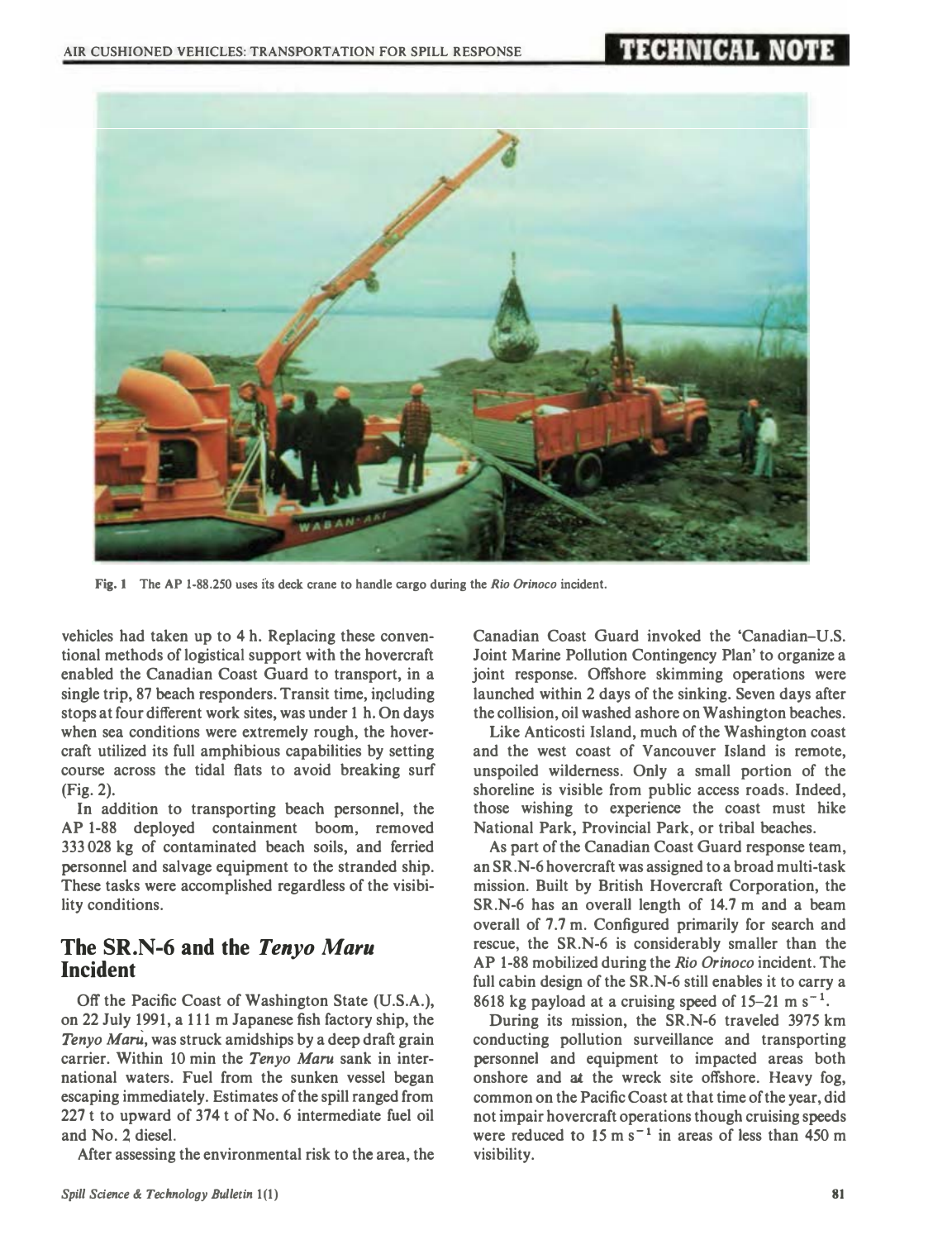

**Fig. 2 Well out of the sur:lline, the AP 1-88.250 prepares to get underway from the beach with the** *Rio Orinoco* **appearing in the background.** 

**During the period that the SR.N-6 was assigned to the**  *Tenyo Maru* **incident, two working trips were made to the U.S. clean-up sites. The purpose of these trips was to evaluate further the potential air cushioned vehicles offer in supporting an oil spill response.** 

**On one trip, surveillance was conducted on beaches, kelp beds, and tidally submerged rocks. The craft was dynamically held on-station while observers departed to inspect marine mammal rookeries isolated from small boats due to breaking surf (Fig. 3). Pocket beaches were also visually inspected by hovercraft. These tiny beaches, surrounded on three sides by sheer rock bluffs, are also rarely accessible by boat and represent a highrisk mission for helicopters.** 

**On another trip, two response crews were transported using the SR.N-6. One crew was harvesting oilcontaminated kelp from small skiffs. The other crew was conducting traditional beach clean-up operations (Fig. 4). The SR.N-6 successfully menoeuvered bow-on to the beam of the skiffs and dynamically held position while personnel and supplies were transferred. At this point, the craft actively demonstrated that it could safely support vessels ranging in size from an 83 m buoy tender to a 4 m inflatable skiff.** 

**To the American clean-up crews operating on the ocean beaches during the** *Tenyo Maru* **incident, use of**  **the SR.N-6 was only an experiment. Yet one cannot help but superimpose the positive results of that experiment on the traditional air logistic means of supporting oil spill clean-up tasks on sensitive beaches, shores, and tidal flats. In a 30 day period, 485 air hours were logged in multiple helicopters transporting personnel in increments of 3-4 individuals per trip. During that same period, 101 helicopter air hours were logged in external load waste disposal operations in increments of 580 kg or less per trip. Like the lessons learned by the responders to the** *Rio Orinoco,* **access to a high-speed,**  high-payload, all-weather ACV can significantly **improve efficiency over the current standard.** 

#### **The Next Generation Coast Guard ACVs**

**Committed to enhancing the capabilities within their fleet, the Canadian Coast Guard has issued a contract for the construction· of a new British Hovercraft Corporation AP 1-88 series 400 hovercraft. This 28 m overall, welded aluminum vehicle will be of well deck design and be able to transport a 25 000 kg payload at speeds of up to 28 m s- <sup>1</sup> • Four 597 kW diesel engines will drive-the lift fan/propulsion system. Launching of the new craft is currently scheduled for 1996.**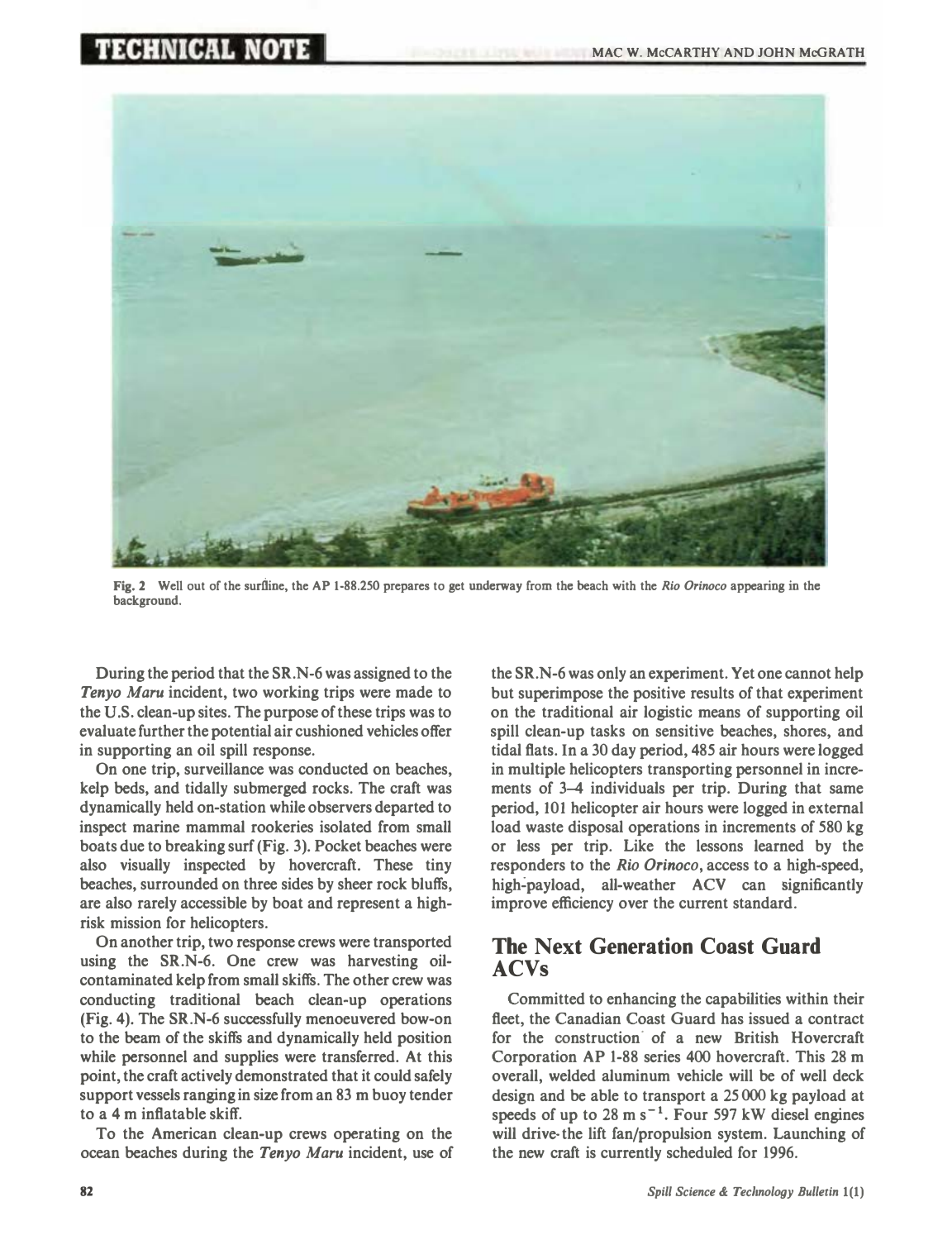

**Fig. 3 Dynamically holding position fo the swell, the SR.N-6 embarks a biological assessment team at a marine mammal rookery during the** *Tenyo Maru* **incident.** 



**Fig. 4 The SR.N-6 shown supporting traditional beach clean-up methods during the** *Tenyo Maru* **incident.**